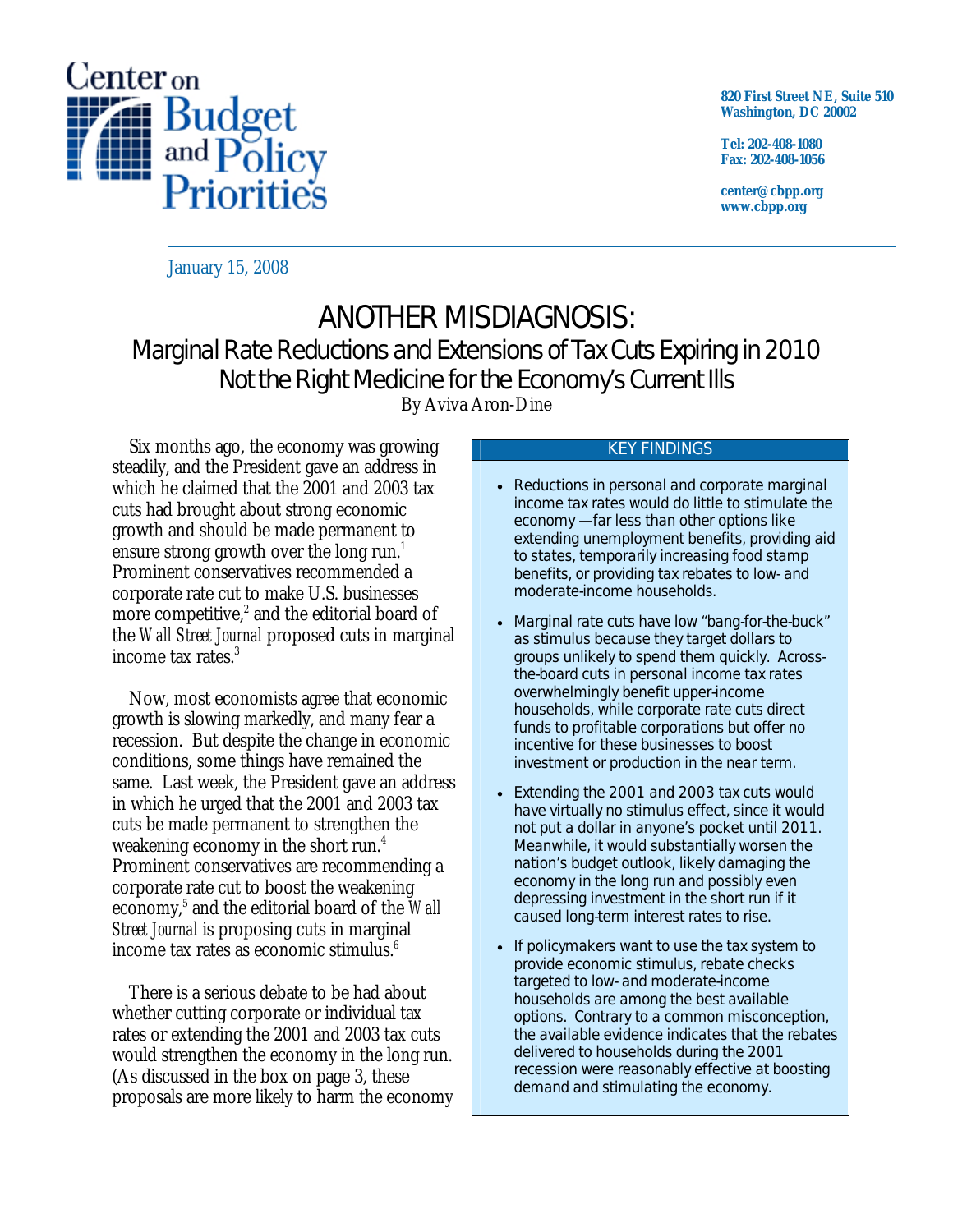over the long run than to help it if they are deficit financed.) But corporate and individual rate cuts, and extensions of tax cuts that are not scheduled to expire until December 31, 2010, simply are not credible as economic stimulus proposals*.* Where proposals like temporary extensions of unemployment benefits, aid to state governments (to help them avoid cutting programs or raising taxes during a recession), temporary increases in food stamp benefits, and tax rebates to low- and moderate-income households would quickly direct funds to individuals and institutions likely to spend them, $7$  across-the-board marginal rate cuts and extension of the 2001 and 2003 tax cuts would do little or nothing to augment aggregate demand in the near term. Advocates of these policies are using the current economic situation as an opportunity to tout longstanding tax proposals, without regard for the fact that these policies constitute exceptionally poor short-term stimulus.

 The Administration and other tax-cut advocates took a similar approach in 2001, when they responded to a weakening economy by relabeling President Bush's campaign tax proposals an economic stimulus package. The end result was a tax-cut bill that carried a staggeringly high cost and provided little stimulus.<sup>8</sup> In 2001, moreover, the federal budget was in surplus, and large surpluses were projected for future years. Advocating ineffective — and expensive — stimulus measures is even less responsible in the current budget environment, where finding funds to address even the highest-priority needs is a challenge.

 Given current budgetary realities, the overriding objective of any stimulus package should be to make every dollar count. If policymakers decide to devote resources to stimulus measures, they should choose measures that generate high bang-for-the-buck (that is, measures that produce a large economic boost per dollar spent), not longstanding tax-cut proposals that have merely been repackaged as stimulus. (The same admonition holds true on the spending side; longstanding proposals that may have other merits but do not constitute effective stimulus should not be included in a stimulus package.)

 The remainder of this analysis examines three tax-cut proposals now being repacked as stimulus, as well as one tax-cut option that would actually help stimulate the economy.

#### Pseudo-Stimulus Tax Cut #1: A Cut in the Corporate Income Tax Rate

 In the past, discussion of using business tax cuts as stimulus has centered mostly on proposals for accelerated depreciation and investment tax credits. These policies have a decidedly mixed track record,<sup>9</sup> but they at least aim at the right goal: boosting business investment in the short run. In contrast, a corporate rate cut would have little or no effect — or even a negative effect — on business investment and production in the near term.

 The problem is that, in the short run, a corporate rate cut goes almost entirely toward rewarding investment and other production decisions that have *already been made*; it does not benefit new investments, which take time to put into operation and to begin realizing returns. In fact, a temporary corporate rate cut might actually *discourage* new investment and production while it was in effect, since it would reduce the value of the deductions that companies claim when they invest, pay wages, or make other purchases. For example, a \$1,000 deduction is worth \$350 at the current 35 percent corporate tax rate. (A firm's taxes are reduced by \$350 — 35% x \$1,000 — for each \$1,000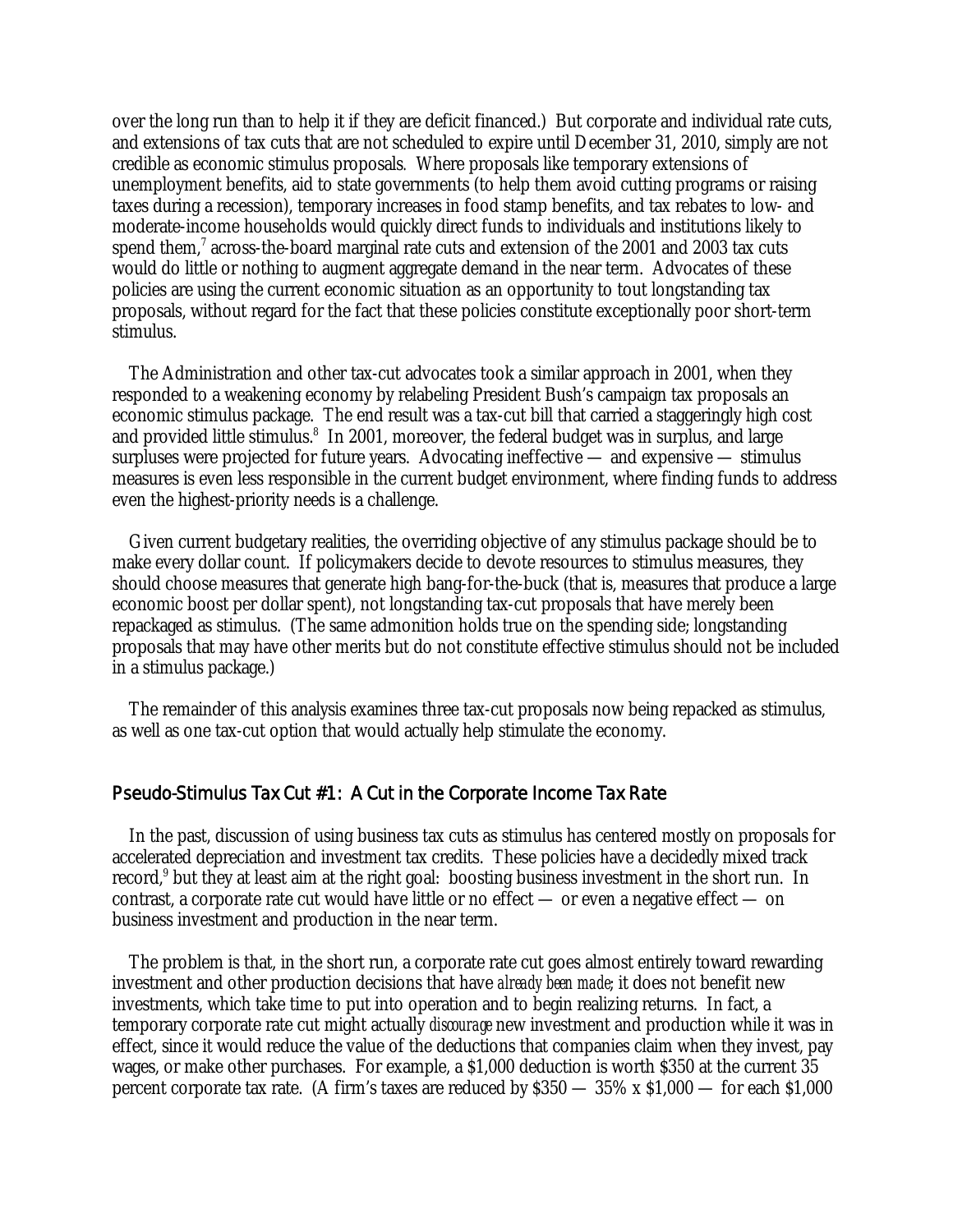## Why Any Stimulus Measures Should Be Temporary

Stimulus measures, which are intended to address short-term slack in the economy, should be enacted on a temporary basis for three basic reasons:

- Making stimulus measures permanent greatly lowers their bang-for-the-buck. This is true *even if* permanent measures yield slightly greater stimulus up-front. For example, economists generally think that households will consume a larger share of a permanent tax cut than of a temporary one (though this is less true for low- and moderate-income households). Thus, a permanent tax cut might, under certain circumstances, generate modestly more spending up front than a temporary one. But this increase in up-front stimulus would come at the expense of a much greater increase in total cost; as a result, the stimulus *per dollar spent* would still be much lower for the permanent tax cut. This means that policymakers could achieve the same amount of stimulus at far lower total cost through a stimulus package consisting of temporary provisions.
- Making stimulus measures permanent is likely to harm the economy over the long run. Financing stimulus measures on a year-by-year basis with tax increases or spending cuts undoes or dampens their immediate stimulus impact, so stimulus provisions are typically deficit financed.\* Temporary deficit-financed stimulus provisions do not significantly worsen the nation's long-term fiscal problems, but costly permanent provisions do. Moreover, by increasing long-term deficits and debt, these measures impose a drag on the economy over the long run that is often large enough to counterbalance or outweigh any long-term economic benefits they generate.\*\*
- Because of their effect on long-term deficits, costly permanent spending increases or tax cuts can potentially increase long-term interest rates (relative to what they would otherwise be), weakening their stimulus effect. As Brookings economists Douglas Elemendorf and Jason Furman explain in a recent paper, "larger long-run budget deficits can undo part, or even all, of the direct stimulative effects of lower taxes and higher government spending. Financial markets' anticipation of larger future deficits and thus larger government borrowing needs will tend to raise long-run interest rates, all else equal. Higher interest rates restrain investment — and net exports by pushing up the value of the dollar — which reduces aggregate demand and economic activity in the short run."\*\*\*

\* Stimulus measures could, however, be paid for in later years without undoing their stimulus effect; for example, a 2008 tax cut could be paid for between 2010 and 2018.

\_\_\_\_\_\_\_\_\_\_\_\_\_\_\_\_\_\_\_\_\_\_\_\_\_\_\_\_\_\_\_\_\_\_\_\_\_\_\_\_\_\_\_

\*\* For instance, in a 2005 study, the Joint Committee on Taxation examined the economic effects of reductions in individual and corporate tax rates and an increase in the personal exemption. It concluded, "Growth effects eventually become negative without offsetting fiscal policy [i.e. without offsets] for each of the proposals, because accumulating Federal government debt crowds out private investment." Joint Committee on Taxation, "Macroeconomic Analysis of Various Proposals to Provide \$500 Billion in Tax Relief," JCX-4-05, March 1, 2005, http://www.house.gov/jct/x-4-05.pdf.

\*\*\* Douglas W. Elmendorf and Jason Furman, "If, When, How: A Primer on Fiscal Stimulus," Hamilton Project, January 10, 2008, http://www.brookings.edu/papers/2008/0110\_fiscal\_stimulus\_elmendorf\_furman.aspx.

deduction the firm takes.) But the same deduction would be worth only \$300 at a 30 percent corporate tax rate. Thus, businesses would have some incentive to *delay* investments and other purchases that result in deductions until the corporate rate reverted to 35 percent.

 While a *permanent* corporate rate cut would not have this disincentive effect, neither would it provide timely stimulus. As the Congressional Budget Office explains, "Most business investment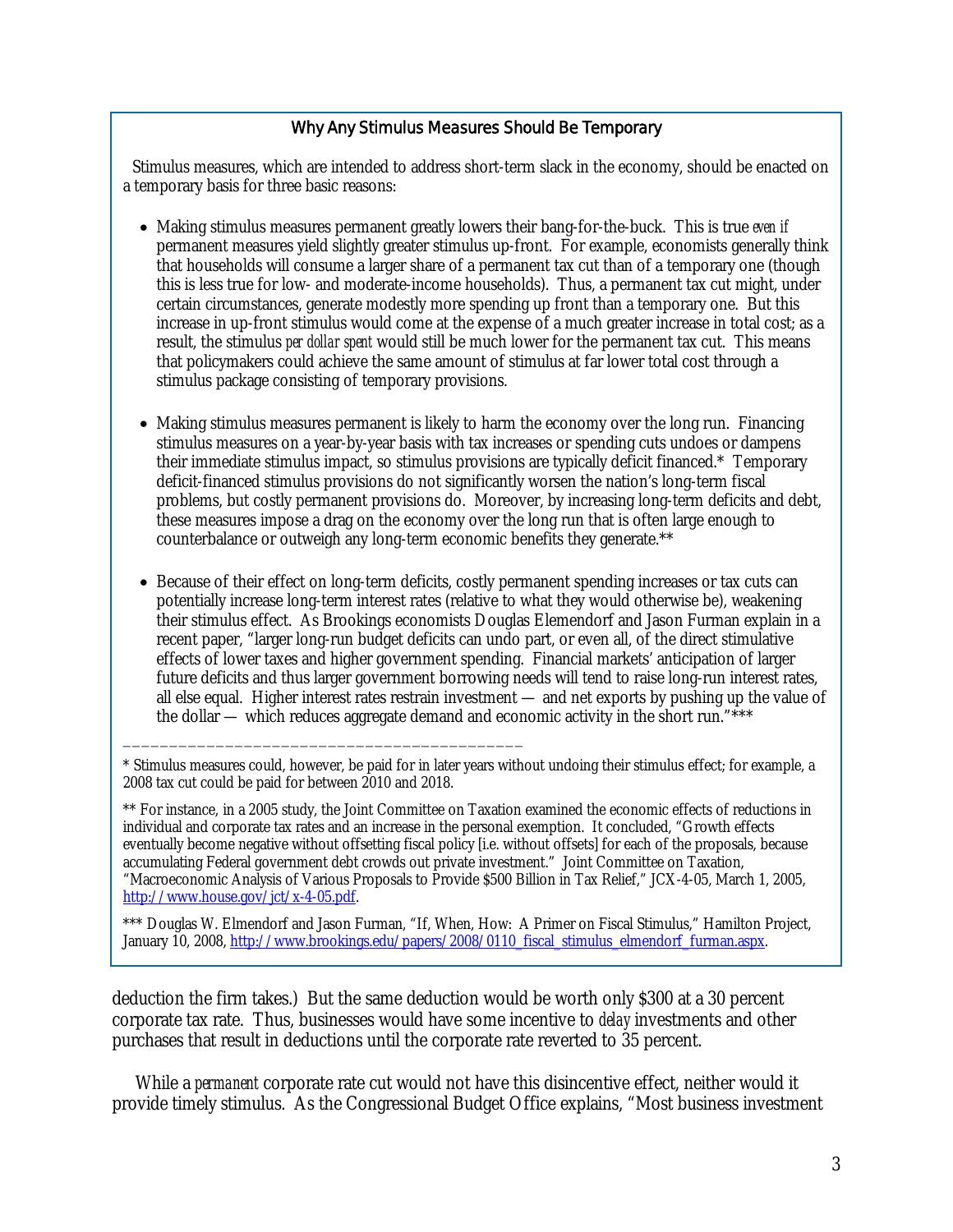has a long lead time. The main effect of investment incentives designed to boost demand, therefore, comes from accelerating investment that was already planned."10 But a permanent corporate rate cut provides no incentive for businesses to speed up investments already in the pipeline, since they can continue with these investments on the intended timeline and still get the benefits of the rate cut. And, even if the corporate rate cut induces businesses to *plan* new investments, these investments generally will not be made in time to provide effective stimulus (especially since a permanent rate cut provides no incentive for firms to move quickly). Firms may also choose to hold off on planning new investments until consumer demand strengthens, and the corporate rate cut provides no incentive for them to do otherwise.

 Moreover, a permanent corporate rate cut, if deficit-financed, would worsen the long-run budget outlook, which could hurt the economy in the long term. Even in the short term, the specter of increased long-term deficits could raise interest rates (relative to what they would otherwise be) and thereby depress investment — the opposite of what is needed during an economic downturn. (See the box on page 3 for an explanation of why stimulus measures that are temporary are generally better for the economy in both the short and the long run.)

#### *Just Increasing Businesses' After-Tax Incomes Does Not Boost the Economy in the Short Term*

Given that it does not create an incentive for new investment in the near term, the main short-run effect of a corporate rate cut is to leave those corporations that are earning profits (and, thus, paying taxes) with higher after-tax incomes than they would otherwise have. By itself, however, higher after-tax income does not induce corporations to produce or invest more in the short run. As a recent Goldman Sachs analysis notes, "companies don't spend money just because it's there to spend. To justify outlays for new projects, the expected returns have to exceed the costs, and that usually requires growth in demand strong enough to put pressure on existing resources."11 The most promising strategy for boosting business production and investment during an economic downturn involves measures to boost *consumer* demand; just providing businesses with more cash generally will not help much.

The one exception to this rule would be if tax cuts could be targeted to those companies that would like to increase their investment or production but are constrained by low cash flows and borrowing constraints. The benefits of a corporate rate cut, however, go to the very firms that are *least* likely to be cash constrained or have difficulty borrowing. During a recession, the firms earning profits and owing taxes — and, thus, able to benefit from a corporate rate cut — are typically larger, established firms. As CBO explains, these "large, profitable firms that can borrow easily experience little change in their incentive to invest [from corporate tax cuts] as a result of the cash flow channel."<sup>12</sup> (In addition, most corporations currently appear to have health cash balances.<sup>13</sup>)

 In sum, a corporate rate cut carries some risk of actually *reducing* aggregate demand in the short run and, even in a best-case scenario, would have minimal stimulus impact.

#### Pseudo-Stimulus Tax Cut #2: Personal Income Tax Rate Cuts

 The consensus among experts is that individual income tax rate cuts also have low bang-for-thebuck as stimulus: dollar-for-dollar, they generate far less of an economic boost than other options.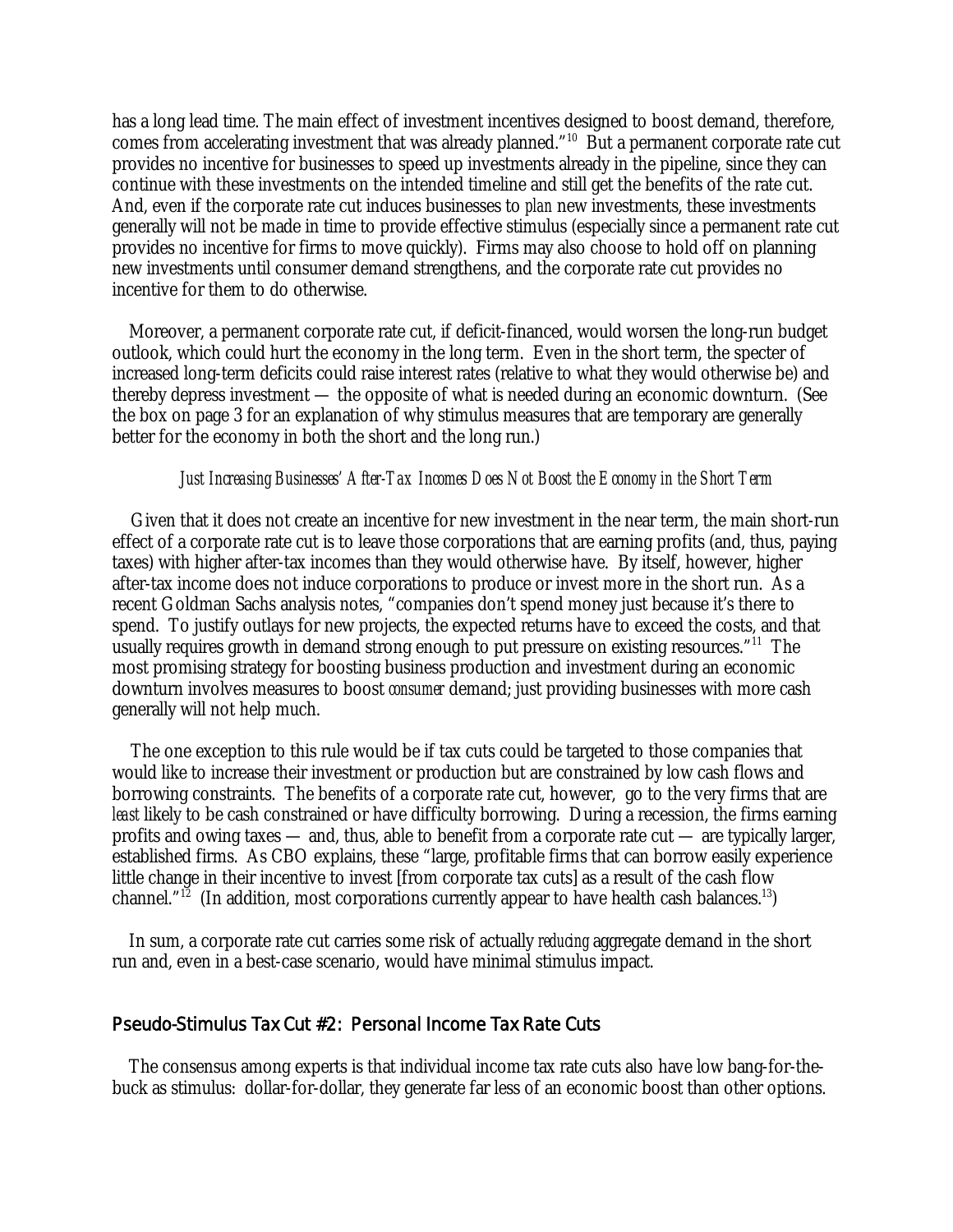The key problem with cuts in personal income tax marginal rates is that they are heavily targeted to highincome households, which are more likely to save than to spend the bulk of any tax reduction. In the long run, increased saving can help the economy because it leads to higher investment and, eventually, to increased production capacity.<sup>14</sup> But in the short run, an economy experiencing a slow-down or

| Table 1: Value of a One Percentage Point Cut in All<br>Individual Income Tax Rates to a Married Couple With Two<br>Children at Various Income Levels, 2008 |                |
|------------------------------------------------------------------------------------------------------------------------------------------------------------|----------------|
| Income                                                                                                                                                     | <b>Tax Cut</b> |
| \$15,000                                                                                                                                                   | \$0            |
| \$25,000                                                                                                                                                   | S1             |
| \$50,000                                                                                                                                                   | \$251          |
| \$75,000                                                                                                                                                   | \$501          |
| \$100,000                                                                                                                                                  | \$751          |
| \$200,000                                                                                                                                                  | \$1,751        |
| \$500,000                                                                                                                                                  | \$4,751        |
| \$1,000,000                                                                                                                                                | \$9,751        |

Source: CBPP calculations. Assumes households do not itemize deductions and do not owe the Alternative Minimum Tax.

recession is suffering from underutilization of *existing* capacity due to insufficient aggregate demand. Boosting the economy in the short run therefore requires boosting spending, not saving.

 Low- and moderate-income households are the most likely to spend the bulk of any tax cut they receive. Even in good economic times, these households spend a larger fraction of their incomes than upper-income households, and during a recession they are likely to need every available dollar to finance basic needs. Thus, as Brookings Institution economist Douglas Elemendorf explains, "It's very important that a significant share of any tax reduction go to middle- and lower-income people… They are living closer to the edge than most people. But also, tax cuts to them would have the most macroeconomic punch. You want to direct the tax cuts to people who are spending everything that's coming in."15 Tax cuts directed to low- and middle-income households *both* target those most likely to need help during a recession *and* have the highest bang-for-the-buck as macroeconomic policy.

 As Table 1 shows, low- and moderate-income households would be largely or entirely shut out from the benefits of rate cuts, while upperincome households would receive a

| Table 2: Near-Term Economic Bang-for-the-Buck From |                                                      |
|----------------------------------------------------|------------------------------------------------------|
| <b>Various Stimulus Options</b>                    |                                                      |
| Proposal                                           | <b>Demand Generated Per</b><br><b>Dollar of Cost</b> |
| Extend unemployment benefits                       | \$1.73                                               |
| State fiscal relief                                | \$1.24                                               |
| One-time uniform tax rebate                        | \$1.19                                               |
| Reductions in marginal tax rates                   | \$0.59                                               |

Source: Mark M. Zandi, "The Economic Impact of the Bush and Congressional Democratic Economic Stimulus Plans," Economy.com, February 2003.

vastly disproportionate share. Not surprisingly, when Moody's Economy.com, a respected economic consulting firm, evaluated options for stimulus, marginal rate cuts scored low; on a dollarfor-dollar basis, they yielded less than half the increase in aggregate demand generated by the toprated options. (See Table 2.) Chief economist Mark Zandi noted, "Reducing the economic potency of lower tax rates for higher-income households is the high rates of saving and other financial resources of these households. They are substantially less likely to spend any tax savings quickly than lower- and middle-income households."16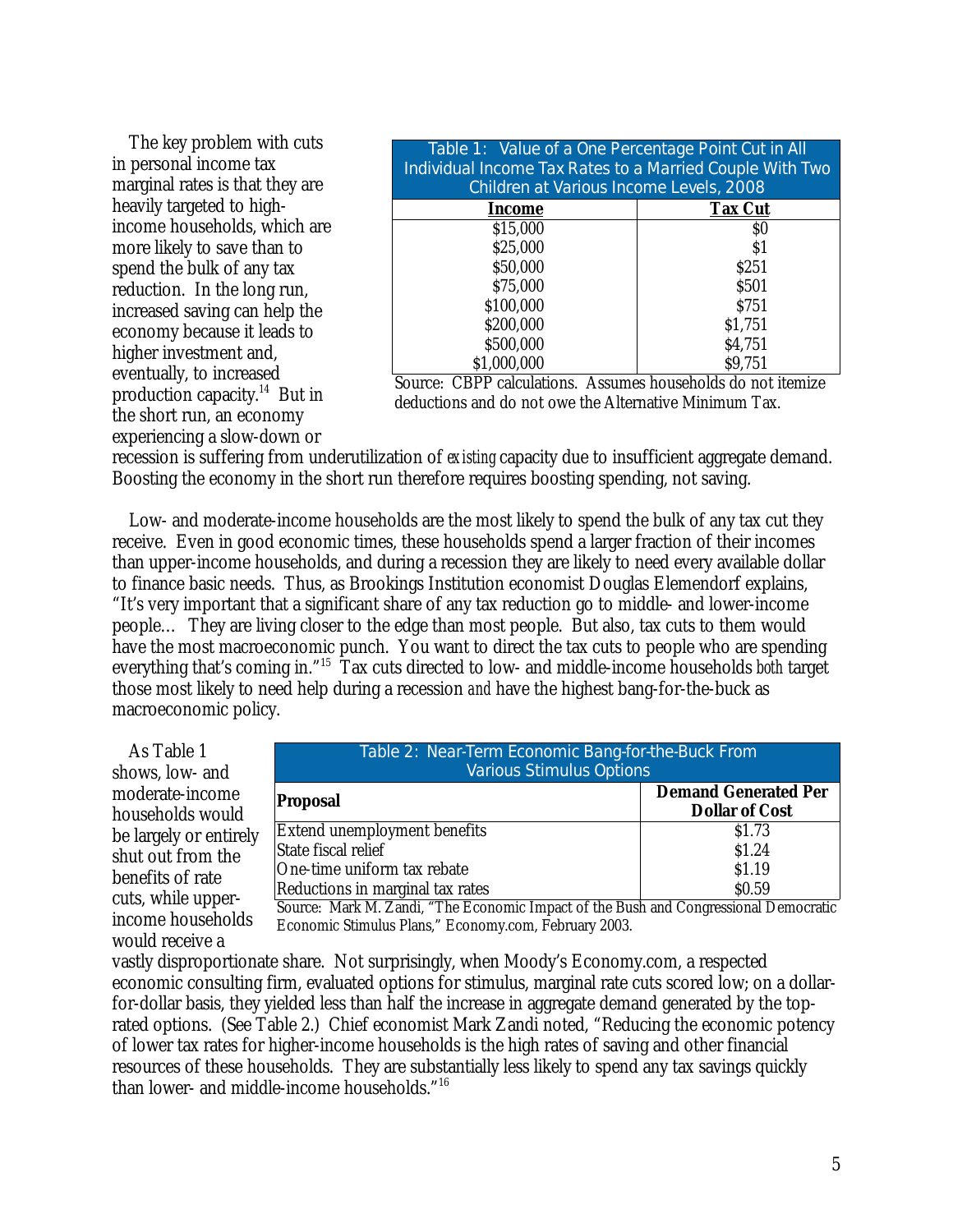Notably, even Harvard economist Martin Feldstein, Chair of the Council of Economic Advisers under President Reagan and a strong proponent of marginal rate cuts recently observed, "No matter how much you believe, as I do, in the importance of marginal tax rates… that's not the way you stimulate the economy..."<sup>17</sup>

### Pseudo-Stimulus Tax Cut #3: Extending the 2001 and 2003 Tax Cuts

In his fiscal year 2009 budget, the President is virtually certain to again propose making the 2001 and 2003 tax cuts permanent, and he is likely to argue that extending these tax cuts would help rejuvenate a weakening economy now.

Extending the 2001 and 2003 tax cuts would be virtually pointless as economic stimulus, however, since *it would have no direct impact on taxpayers until 2011***.** Stimulus measures are supposed to be fast acting; the goal is to speed the end of the recession, not to boost spending once the recession is over. The Administration has criticized proposals for increased investment in infrastructure as too slow to succeed as stimulus; it has implied that funds authorized for these purposes now probably would not be spent until at least 2009.<sup>18</sup> But extension of the 2001 and 2003 tax cuts would have no direct impact on the economy until two years *after* that.

One could perhaps argue that extending the 2001 and 2003 tax cuts would boost consumer or investor confidence and thereby affect the economy before 2011 (although it seems unlikely that extending the tax cuts would ease fears about turbulence in the housing market, a primary source of unease about the economy). But even if extension of the 2001 and 2003 tax cuts achieved the promised short-run benefits, it would be an astoundingly expensive confidence measure, reducing revenues by about \$3.5 trillion over the next ten years  $(2009-2018).$ <sup>19</sup> As a result, even under the most charitable assumptions, its bang-for-the-buck would be extremely low. For example, suppose that extending the tax cuts boosted 2008 GDP by 0.5 percent, an extremely optimistic estimate. Even then, for each dollar spent over the next decade, this measure would produce just *two cents* of up-front stimulus. (0.5 percent of GDP is about \$75 billion; \$75 billion divided by \$3.5 trillion is about .02.)

Of course, proponents of the 2001 and 2003 tax cuts argue that these tax cuts will provide longterm as well as short-term economic benefits. But, as discussed in the box on page 3, the promised long-term gains are unlikely to materialize unless the tax cuts are immediately and fully paid for with spending cuts, an approach that would require cuts in government programs equal to the entire annual budgets of the Departments of Education, Homeland Security, State, and Veterans' Affairs, *combined*. Assuming that the extension of the tax cuts instead were deficit-financed, as its supporters urge, studies by the Joint Committee on Taxation and the Congressional Budget Office and by economists at the Brookings Institution and at the University of California at Berkeley indicate that the economic drag from the resulting higher deficits would probably outweigh any positive effects from the tax cuts.<sup>20</sup>

The projected increase in deficits and debt from making the tax cuts permanent could even prove a drag on the economy in the short run if it led to increases in long-term interest rates. In that case, rather than slightly boosting investment by boosting confidence, extending the tax cuts might actually depress investment, slightly worsening the recession or slowdown.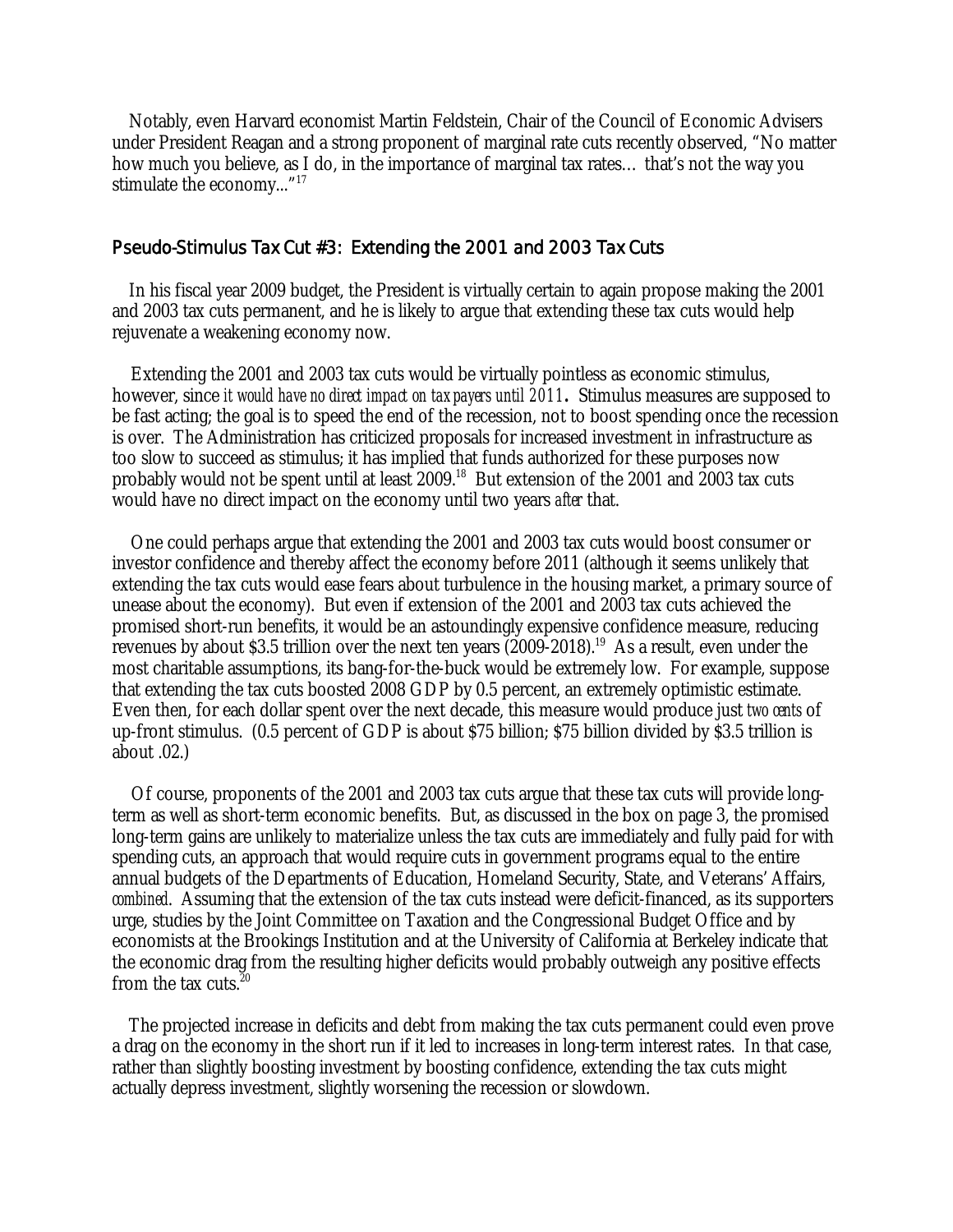#### Using the Tax System to Provide *Actual* Stimulus

 As noted above, low- and moderate-income households are the most likely to quickly spend whatever dollars reach them through stimulus measures. Thus, tax cuts will be most effective as stimulus if they are targeted to low- and moderate-income households.

 One option for providing reasonably effective stimulus through the tax system would be to have the IRS send a rebate check (for some specified amount) to every household that filed an individual income tax return in 2006 (or 2007).<sup>21</sup> While some low-income households would be left out under this approach because they do not file income tax returns,<sup>22</sup> this option would reach the large number of low- and moderate-income families that qualify for the Earned Income Tax Credit  $(EITC).<sup>23</sup>$ 

 An even higher bang-for-the-buck approach would be to limit rebates to households that reported adjusted gross income or earnings below some specified level. This option would target a larger share of funds to the low- and moderate-income households most likely to spend them.

#### *2001 Rebates Were Reasonably Effective at Boosting the Economy*

 Rebates were used as an economic stimulus measure during the 2001 recession. The 2001 rebates, however, were limited to filers who had positive income tax liability in 2000. As a result, most lowincome households were ineligible, a limitation that likely lowered the rebates' bang-for-the-buck.

 Even so, the evidence suggests that the 2001 rebates were reasonably effective at boosting aggregate demand. Surprisingly, however, the widespread perception is that the rebates failed to help the economy.

 This misconception may have arisen from an early study of the rebates, which simply asked taxpayers what they had done with their 2001 rebate checks. About three quarters of respondents said they had mostly saved the rebate or used it to pay down debt, while only a quarter said they had mostly spent their rebates.<sup>24</sup>

 Two later studies, however, utilized data that allowed researchers to examine more closely households' actual spending behavior in the months after they received their rebate checks. One of these studies looked at credit card balances. It found that households did indeed initially use their rebates to pay down debt, but in ensuing months, they built their credit card balances back up.<sup>25</sup>

 Another study looked at total household consumption, as reported in the Consumer Expenditure Survey, in the months following households' receipt of their rebates. This study concluded that households on average spent about two thirds of the total value of their 2001 rebates within six months.26 Those low- and moderate-income households that were eligible to receive rebates spent a notably larger share.

> *Non-Tax Approaches Could Provide Even More Effective Stimulus, But Rebates Are More Effective Than Other Tax Options*

 It is likely that closer to 100 percent of the value of an increase in unemployment benefits or food stamp benefits would be spent quickly, and so the bang-for-the-buck of rebate checks is probably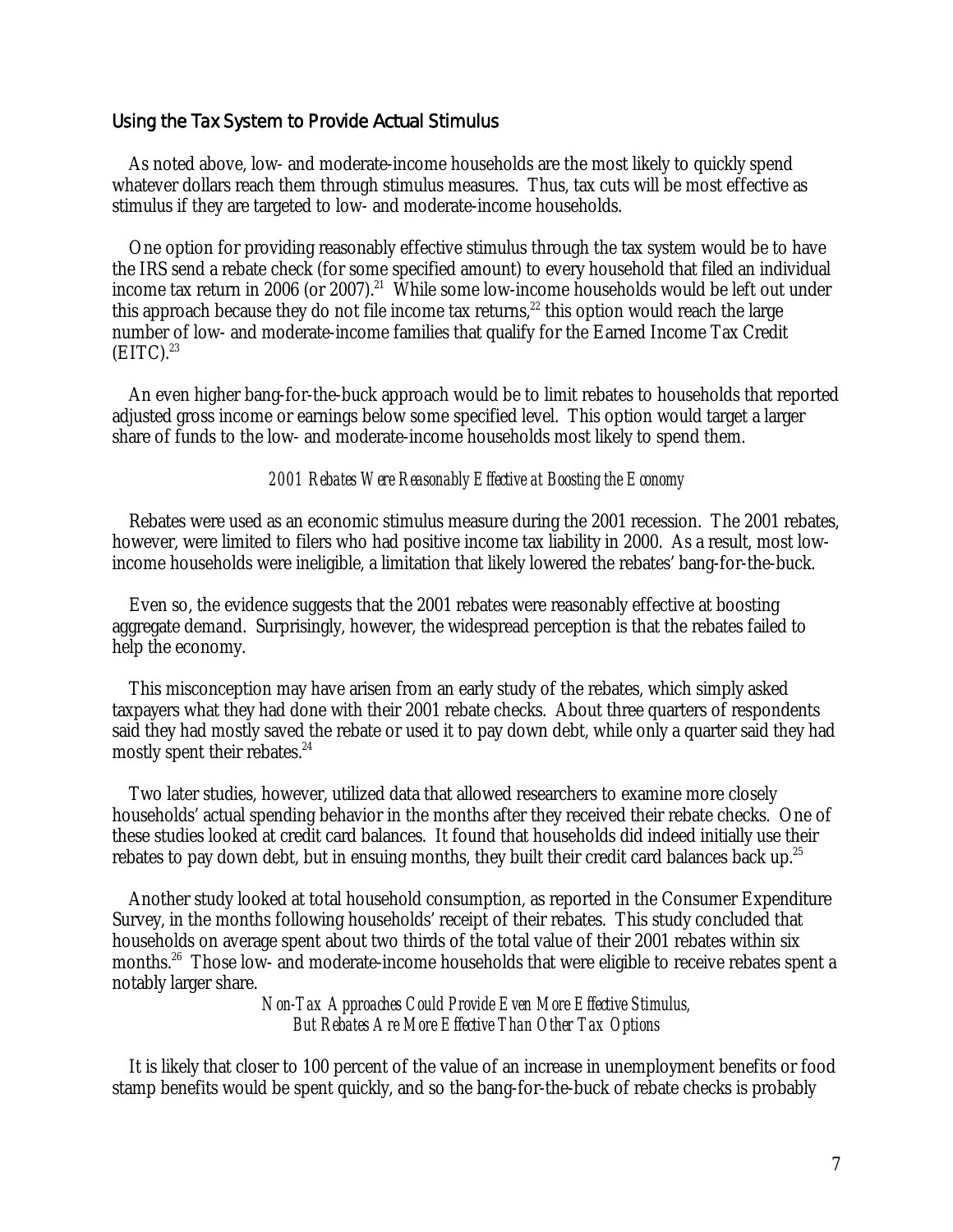lower than that of these other options. Rebates compare very favorably, however, with reductions in marginal income tax rates. For example, Brookings economists Douglas Elmendorf and Jason Furman calculate (based on estimates by Elmendorf and Federal Reserve Board economist David Reifschneider) that even if only half of a temporary tax rebate were spent quickly, it would provide more than twice the up-front stimulus generated by a reduction in personal income tax rates with the same annual cost. $27$ 

 If policymakers decide to use the tax system to provide economic stimulus, they should use an approach, like a rebate targeted to low- and moderate-income households, that provides high stimulus value per dollar spent — not one that consumes more resources while doing less to boost the economy and save jobs.

4 "President Discusses Economy in Chicago, Illinois," January 7, 2008, http://www.whitehouse.gov/news/releases/2008/01/20080107-7.html.

5 See discussion in Edmund L. Andrews, "The Debate Over How and How Long," *New York Times*, January 8, 2008.

6 "The Right 'Stimulus,'" *Wall Street Journal*, January 11, 2008.

7 For a discussion of these and other policies, as well as of whether fiscal stimulus is needed, see Chad Stone and Kris Cox, "Economic Policy in a Weakening Economy: Principles for Fiscal Stimulus," Center on Budget and Policy Priorities, revised January 11, 2008, http://www.cbpp.org/1-8-08bud.htm.

8 See William G. Gale and Peter R. Orszag, "Bush Administration Tax Policy: Short-Term Stimulus," *Tax Notes*, November 1, 2004, available at

http://www.brookings.edu/~/media/Files/rc/articles/2004/1101taxes\_gale/20041101orszaggale.pdf.

9 For further discussion, see Chad Stone and Kris Cox, "Economic Policy in a Weakening Economy: Principles for Fiscal Stimulus."

10 Congressional Budget Office, "Options for Responding to Short-Term Economic Weakness," January 2008, http://www.cbo.gov/ftpdocs/89xx/doc8916/01-15-Econ\_Stimulus.pdf.

11 GS Weekly, September 21, 2007.

12 Congressional Budget Office, "Economic Stimulus: Evaluating Proposed Changes in Tax Policy," January 2002, http://cbo.gov/ftpdocs/32xx/doc3251/FiscalStimulus.pdf.

13 According to Economy.com Chief Economist Mark Zandi, "businesses outside of housing are in great financial shape literally. I mean, if you look at a balance sheet, there's not — there's no problem there. They have a lot of cash on the balance sheet. Profits have doubled in the last five years. Yes, they're starting to — they're going to come down, margins, but margins are at record highs. So, there's a lot of cash." Transcript of Hamilton Project Forum, "If, When, How? Prospects for Fiscal Stimulus in the U.S. Economy," Brookings Institution, January 10, 2008, http://www.brookings.edu/~/media/Files/events/2008/0110\_stimulus/20070110\_stimulus.pdf.

14 Whether marginal rate cuts significantly increase private saving over the long-run is unclear, and, if deficit financed, they are highly unlikely to increase national saving. See Jane G. Gravelle, "Distributional Effects of Taxes on Corporate Profits, Investment Income, and Estates," Congressional Research Service, updated May 7, 2007.

15 Edmund L. Andrews, "The Debate Over How and How Long."

16 Mark M. Zandi, "Assessing President Bush's Fiscal Policies," Economy.com, July 2004.

<sup>-</sup>1 "President Bush Discusses the Budget," July 11, 2007,

http://www.whitehouse.gov/news/releases/2007/07/20070711-5.html.

<sup>2</sup> See for example, R. Glenn Hubbard, "The Corporate Tax Myth," *Wall Street Journal*, July 26, 2007, available at http://www0.gsb.columbia.edu/faculty/ghubbard/Articles%20for%20Web%20Site/Wall%20Street%20Journal/07.26.0 7%20The%20Corporate%20Tax%20Myth.pdf.

<sup>3 &</sup>quot;How to Raise Revenue," *Wall Street Journal*, August 24, 2007.